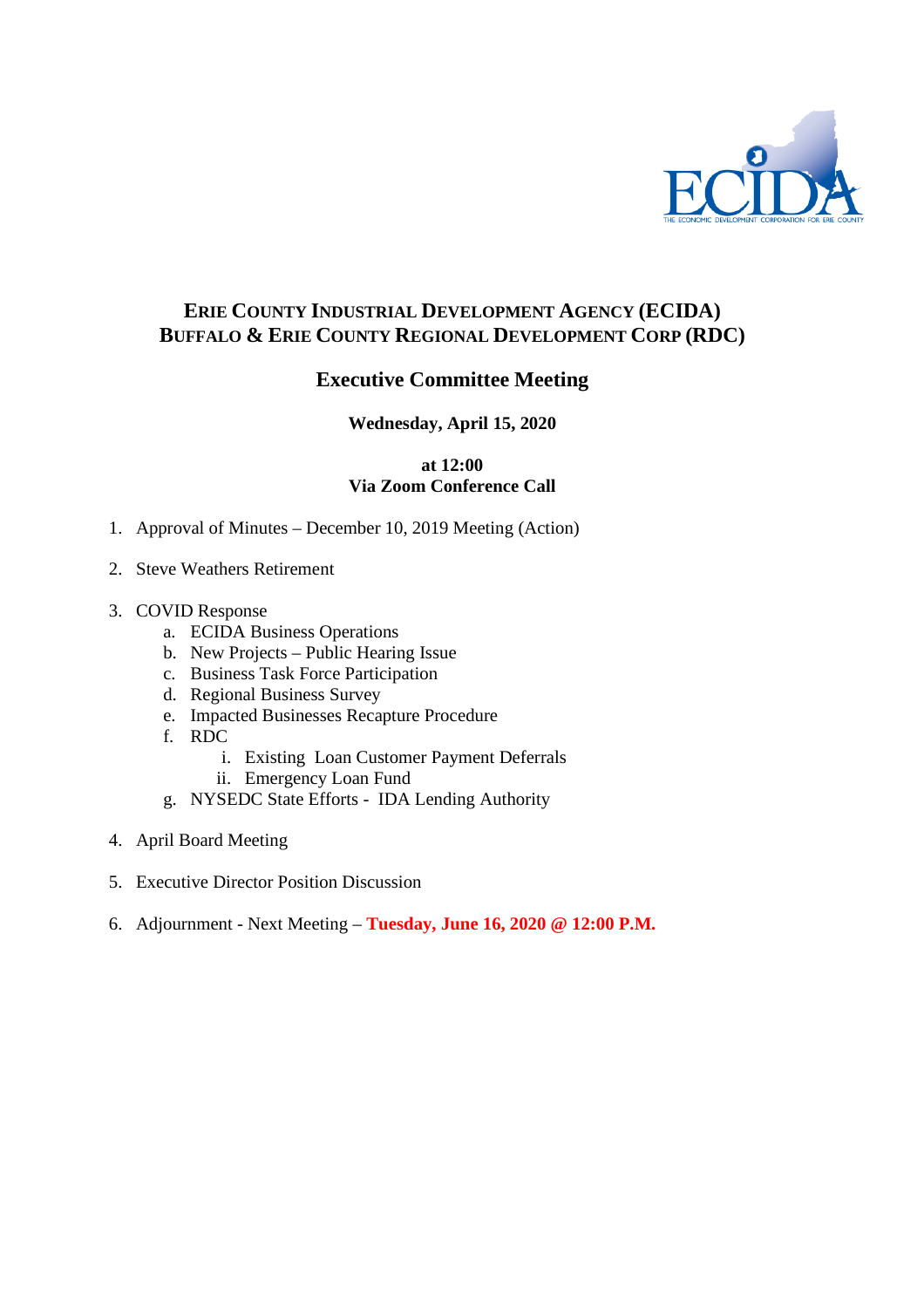#### **MINUTES OF A MEETING OF THE JOINT EXECUTIVE COMMITTEE OF THE ERIE COUNTY INDUSTRIAL DEVELOPMENT AGENCY (ECIDA) AND BUFFALO & ERIE COUNTY REGIONAL DEVELOPMENT CORPORATION (RDC)**

| <b>DATE AND PLACE:</b>  | December 10, 2019, at the Erie County Industrial Development<br>Agency, 95 Perry Street, Suite 403, Buffalo, New York 14203                                                                                                                 |
|-------------------------|---------------------------------------------------------------------------------------------------------------------------------------------------------------------------------------------------------------------------------------------|
| <b>MEMBERS PRESENT:</b> | Hon. Joseph H. Emminger, Richard Lipsitz, Jr., Brenda W.<br>McDuffie and Hon. Mark C. Poloncarz                                                                                                                                             |
| <b>ABSENT:</b>          | Hon. Bryon W. Brown, Hon. Glenn R. Nellis and Hon. Darius G.<br>Pridgen                                                                                                                                                                     |
| <b>OTHERS PRESENT:</b>  | Steve Weathers, Chief Executive Officer; John C. Cappellino,<br>Executive Vice President; Dawn Boudreau, Compliance<br>Officer/Assistant Secretary; Gerald Manhard, Chief Lending<br>Officer and Beth O'Keefe, Business Development Officer |
| <b>GUESTS:</b>          | Robert G. Murray, General Counsel; Andrew Federick, Erie<br><b>County Senior Economic Development Specialist</b>                                                                                                                            |

At 12:06 p.m., there being a quorum present, Ms. McDuffie called the meeting of the Joint Executive Committee to order.

#### **MINUTES**

The minutes of the June 18, 2019 meeting of the Joint Executive Committee of the Erie County Industrial Development Agency and the Buffalo and Erie County Regional Development Corporation were presented. Upon motion made by Mr. Poloncarz and seconded by Mr. Lipsitz, Ms. McDuffie called for the vote and the approval of the June 18, 2019 minutes was unanimously carried.

## **FIRST WAVE**

Mr. Weathers reviewed the history associated with the ECIDA investment into First Wave Technologies, Inc. ("FWT") and Medical Conservation Devices, LLC ("MCD").

Mr. Weathers updated members on his report to convert MCD units into FWT units, and confirmed that all MCD membership interest holders have already converted their MCD units into FWT units.